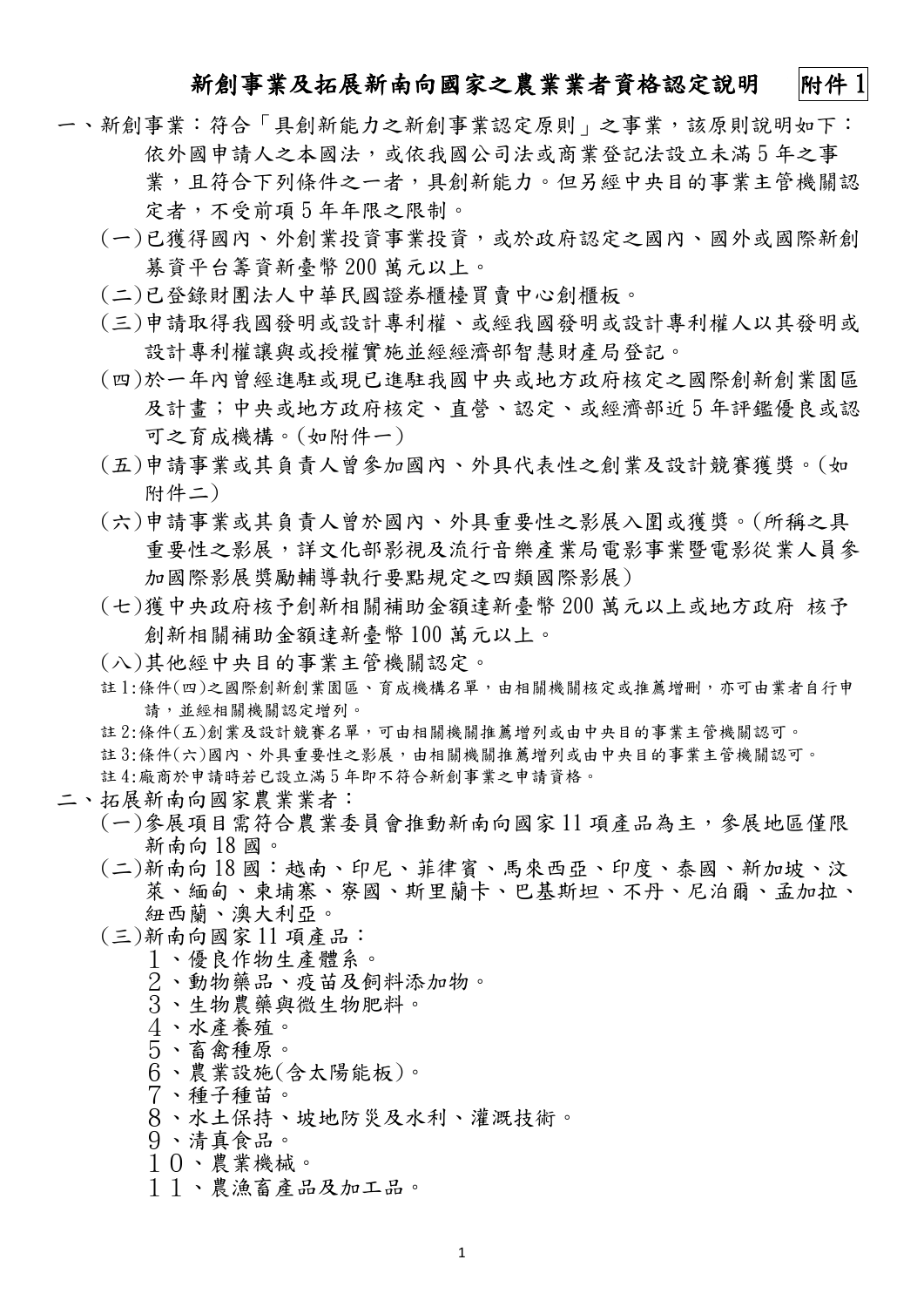# 附件一

### 符合「具創新能力之新創事業認定原則」條件四之園區及育成機構名單

|                    | 名稱                                                                                 | 主管/推薦機關   |  |
|--------------------|------------------------------------------------------------------------------------|-----------|--|
| 中央或地方政府核定之國際創新創業園區 |                                                                                    |           |  |
| 1.                 | 台灣新創競技場<br>Taiwan Startup Stadium                                                  | 國家發展委員會   |  |
| 2.                 | 台北創新中心(Center for Innovation Taipei CIT)                                           | 台北市政府     |  |
| 3.                 | Taipei Co-space 育成空間                                                               | 台北市政府     |  |
| 4.                 | 新北市「新北創力坊」(INNOSQUARE)                                                             | 新北市政府     |  |
| 5.                 | 桃園市青創指揮部青年創業基地                                                                     | 桃園市政府     |  |
| 6.                 | 安東青年創業基地                                                                           | 桃園市政府     |  |
| 7.                 | DAKUO 高雄市數位內容創意中心                                                                  | 高雄市政府     |  |
| 8.                 | 林ロ新創園(Startup Terrace)                                                             | 經濟部中小企業處  |  |
| 9.                 | 青年科技創新創業基地及其進駐加速器                                                                  | 科技部       |  |
| 10.                | 金融科技創新園區(Fin Tech Space)                                                           | 金融監督管理委員會 |  |
|                    | 中央或地方政府直營之育成機構                                                                     |           |  |
| 1.                 | 經濟部中小企業處南港軟體育成中心<br>NanKang Software Incubation Center, SMEA                       | 經濟部中小企業處  |  |
| 2.                 | 經濟部中小企業處新竹生物醫學園區產業及育成中心<br>Hsinchu Biomedical Science Park Incubation Center, SMEA | 經濟部中小企業處  |  |
| 3.                 | 經濟部中小企業處南科育成中心<br>The SME Incubator at Southern Taiwan Science Park, SMEA          | 經濟部中小企業處  |  |
| 4.                 | 經濟部中小企業處高雄軟體育成中心<br>Kaohsiung Software Incubation Center, SMEA                     | 經濟部中小企業處  |  |
| 5.                 | 行政院農業委員會畜產試驗所創新育成中心(部會直營)<br>Innovation Incubation Center of LRI, COA              | 行政院農業委會   |  |
| 6.                 | 行政院農業委員會農業試驗所創新育成中心(部會直營)<br>Innovation Incubation Center of TARI, COA             | 行政院農業委會   |  |
| 7.                 | 行政院農業委員會水產試驗所創新育成中心(部會直營)<br>Innovation Incubation Center of FRI, COA              | 行政院農業委會   |  |
| 8.                 | 行政院農業委員會林業試驗所創新育成中心(部會直營)<br>Innovation Incubation Center of TFRI, COA             | 行政院農業委會   |  |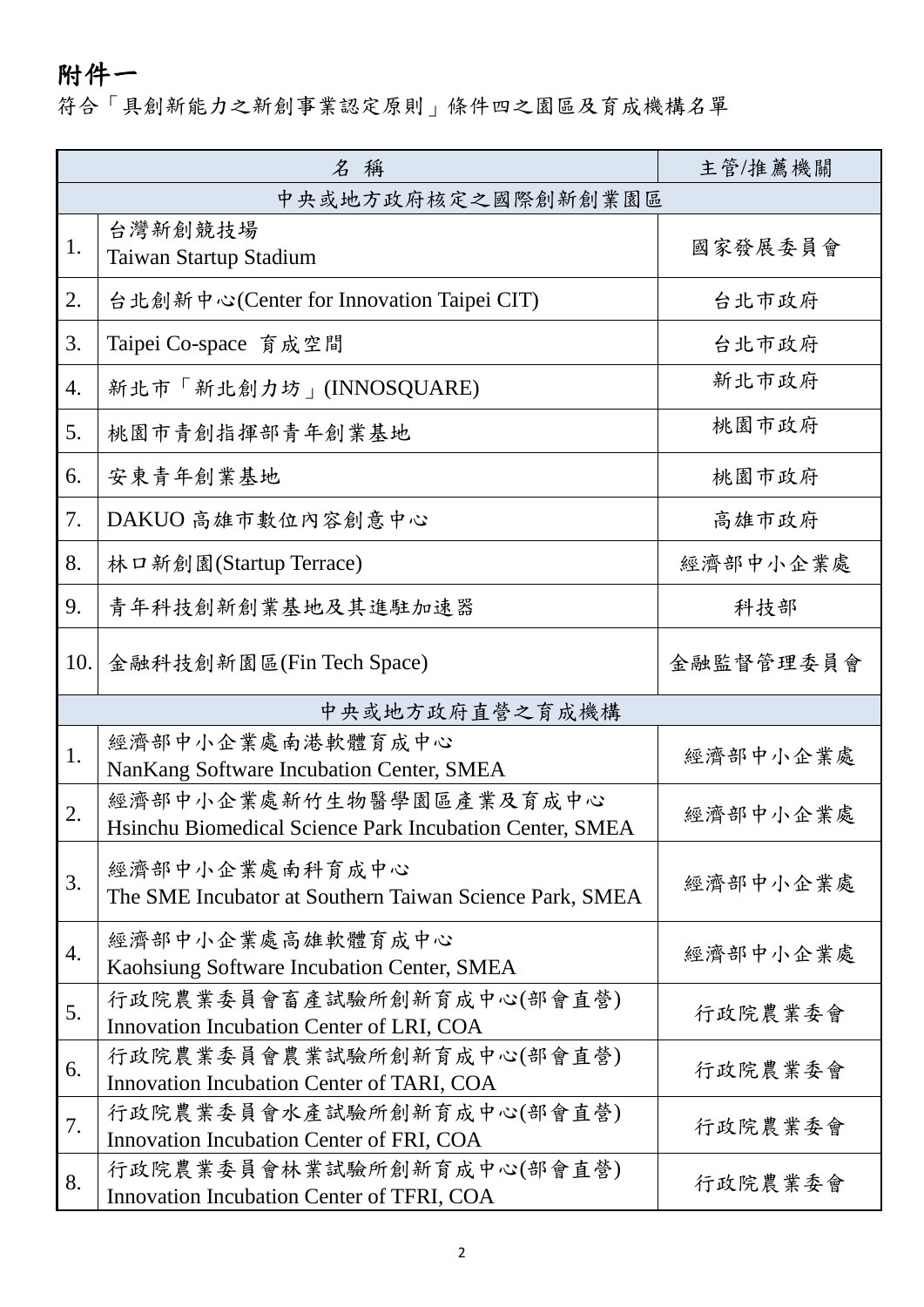| 名稱     |                   |                                                              | 主管/推薦機關  |
|--------|-------------------|--------------------------------------------------------------|----------|
|        | 財團法人農業科技研究院創新育成中心 |                                                              |          |
| 9.     |                   | <b>Agricultural Technology Research Institute Innovation</b> | 行政院農業委會  |
|        |                   | <b>Incubation Center</b>                                     |          |
|        |                   | 中央或地方政府認定之育成機構                                               |          |
| 國<br>外 | 1.                | 500 Startups                                                 | 經濟部中小企業處 |
|        | 2.                | AngelPad                                                     | 經濟部中小企業處 |
|        | 3.                | Coin X                                                       | 經濟部中小企業處 |
|        | 4.                | <b>Founders Space</b>                                        | 經濟部中小企業處 |
|        | 5.                | IndieBio                                                     | 經濟部中小企業處 |
|        | 6.                | Joyful Frog Digital Incubator                                | 經濟部中小企業處 |
|        | 7.                | <b>Microsoft Ventures Accelerators</b>                       | 經濟部中小企業處 |
|        | 8.                | Plug and Play Tech Center                                    | 經濟部中小企業處 |
|        | 9.                | Tandem                                                       | 經濟部中小企業處 |
|        | 10.               | <b>Techstars</b>                                             | 經濟部中小企業處 |
|        | 11.               | Wearable World                                               | 經濟部中小企業處 |
|        | 12.               | Y Combinator                                                 | 經濟部中小企業處 |
|        | 13.               | Mobile-Only Accelerator (MOX)                                | 經濟部中小企業處 |
| 國      | 1.                | AppWorks                                                     | 經濟部中小企業處 |
|        | 2.                | FutureWard 未來產房                                              | 經濟部中小企業處 |
|        | 3.                | 台北創新中心(Center for Innovation Taipei CIT)                     | 經濟部中小企業處 |
|        | 4.                | <b>StarFab Accelerator</b>                                   | 經濟部中小企業處 |
|        | 5.                | TXA 創新加速器                                                    | 經濟部中小企業處 |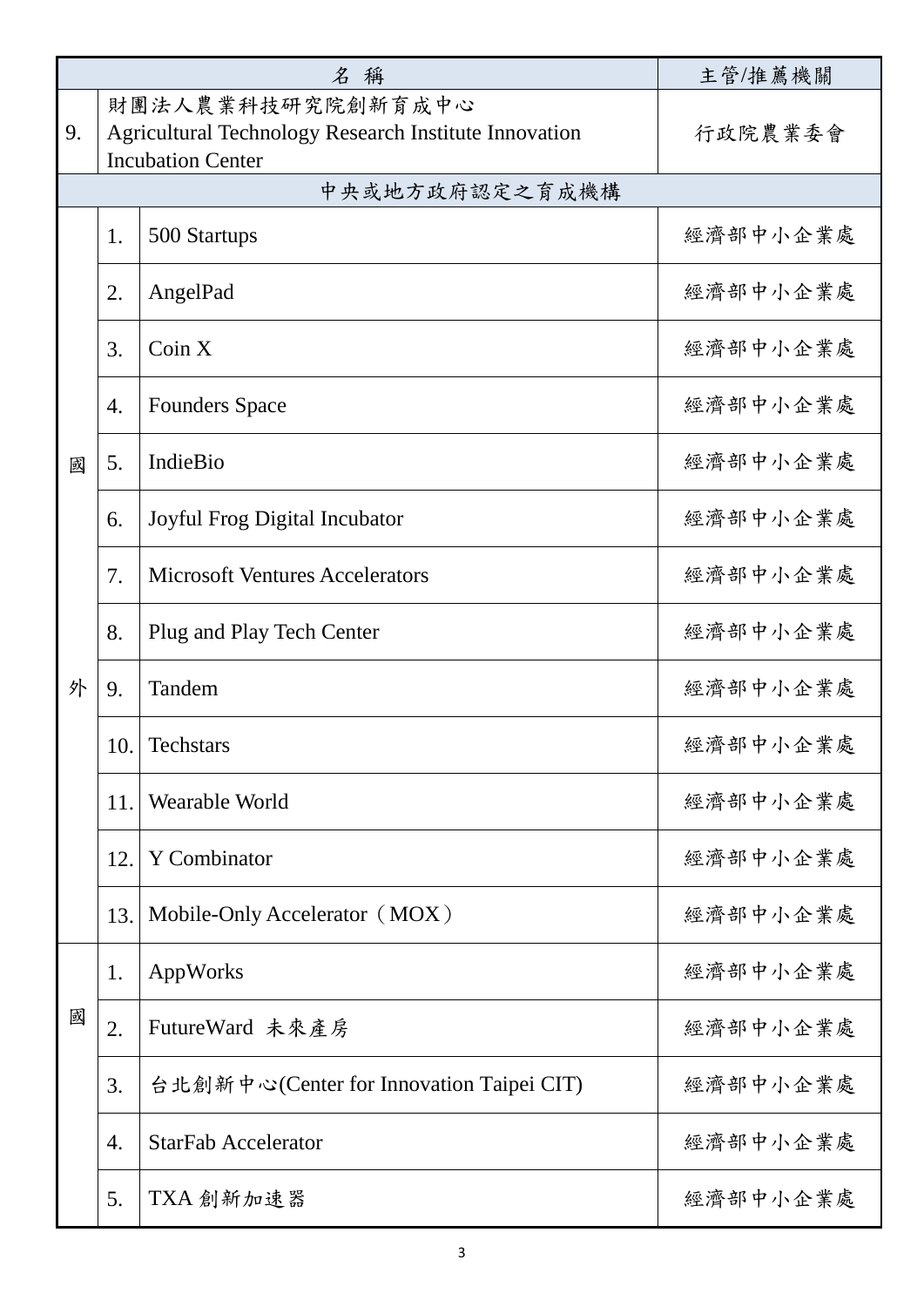| 名稱              |     |                                                                                                                 | 主管/推薦機關  |  |
|-----------------|-----|-----------------------------------------------------------------------------------------------------------------|----------|--|
|                 | 6.  | 台灣創速(Taiwan Accelerator, TA)                                                                                    | 經濟部中小企業處 |  |
| 内               | 7.  | 南星創速器(South Star Xelerator)                                                                                     | 經濟部中小企業處 |  |
|                 | 8.  | 時代基金會(Garage+)                                                                                                  | 經濟部中小企業處 |  |
|                 | 9.  | 創客咖啡園                                                                                                           | 經濟部中小企業處 |  |
|                 | 10. | 國立交通大學產業加速器暨專利開發策略中心                                                                                            | 经濟部中小企業處 |  |
|                 | 11. | 福爾摩沙雲創基地                                                                                                        | 经濟部中小企業處 |  |
|                 | 12. | 漢揚創業育成中心                                                                                                        | 經濟部中小企業處 |  |
|                 | 13. | 一諾新創有限公司(iiiNNO)                                                                                                | 经濟部中小企業處 |  |
|                 |     | 14. 泛空間 18661                                                                                                   | 經濟部中小企業處 |  |
|                 | 15. | Ifoundry 北科大點子工場&自造工坊                                                                                           | 經濟部中小企業處 |  |
|                 | 16. | 成功大學技轉育成中心                                                                                                      | 经濟部中小企業處 |  |
|                 |     | 國立中山大學南部晶片設計培育中心<br>17. National Sun Yat-Sen University South Taiwan IC<br>Design Incubation Center             | 經濟部工業局   |  |
|                 | 18. | 財團法人工業技術研究院南港IC設計育成中心<br>Industrial Technology Research Institute NanKang IC<br><b>Design Incubation Center</b> | 經濟部工業局   |  |
|                 | 19. | 南港生技育成中心<br><b>NanKang Biotech Incubation Center</b>                                                            | 經濟部工業局   |  |
| 經濟部近五年評鑑優良之育成機構 |     |                                                                                                                 |          |  |
| 1.              |     | 國立臺灣大學中小企業創新育成中心<br>National Taiwan University, Innovation Incubation Center                                    | 經濟部中小企業處 |  |
| 2.              |     | 高雄醫學大學中小企業創新育成中心<br>Innovation Incubation Center, Kaohsiung Medical University                                  | 經濟部中小企業處 |  |
| 3.              |     | 光明頂創育股份有限公司<br><b>IDEAX</b> incubation center                                                                   | 經濟部中小企業處 |  |
| 4.              |     | 美和科技大學中小企業創新育成中心<br>Meiho University Innovation & Incubation Center                                             | 經濟部中小企業處 |  |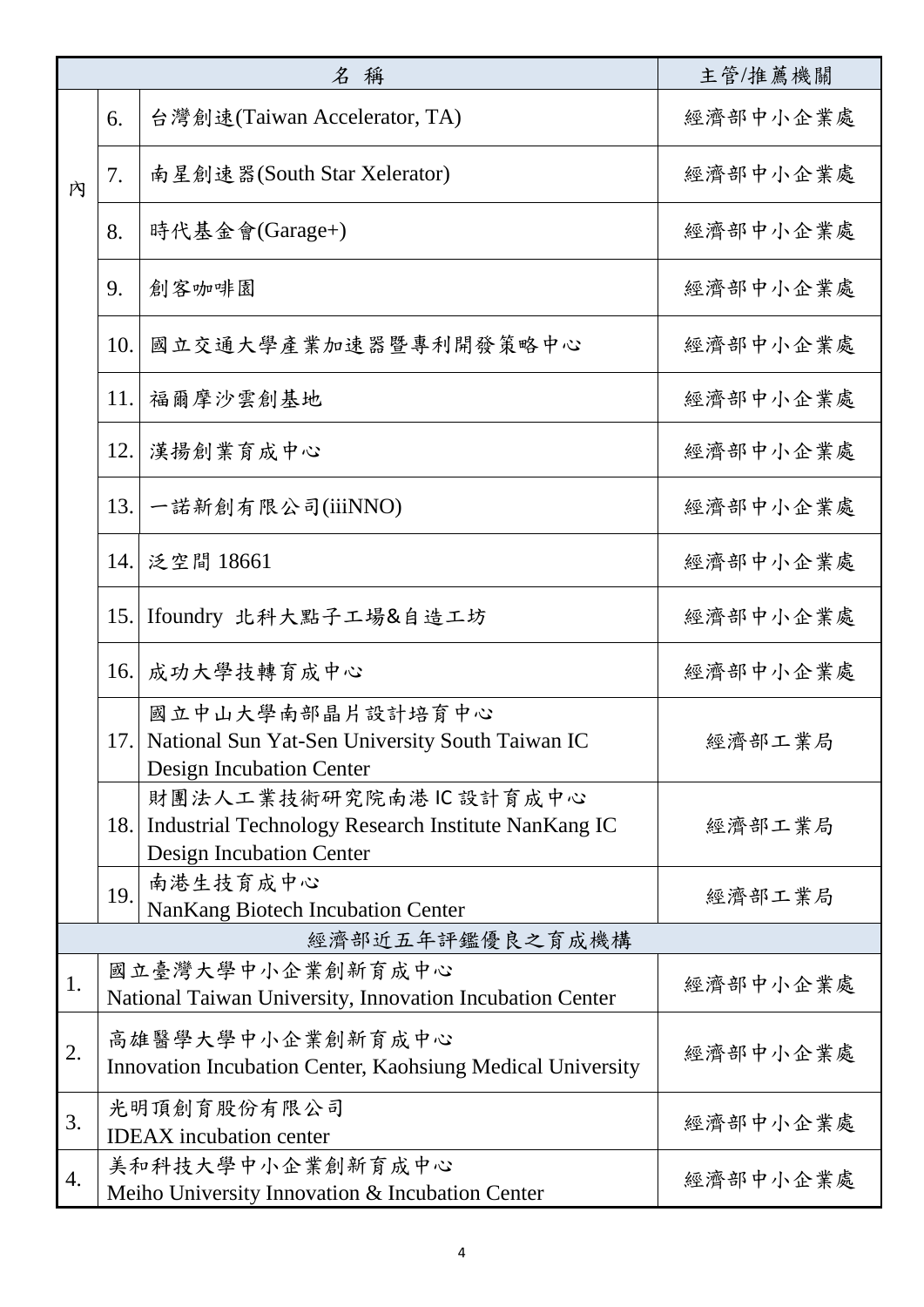| 名稱  |                                                                                                                 | 主管/推薦機關  |
|-----|-----------------------------------------------------------------------------------------------------------------|----------|
| 5.  | 國立臺灣科技大學中小企業創新育成中心<br>National Taiwan University of Science and Technology<br><b>Business Incubation Center</b> | 經濟部中小企業處 |
| 6.  | 國立臺北科技大學中小企業創新育成中心<br>National Taipei University of Technology, Innovation &<br><b>Incubation Center</b>        | 經濟部中小企業處 |
| 7.  | 國立高雄應用科技大學中小企業創新育成中心<br>Innovation & Incubation Center, National Kaohsiung<br>University of Applied Sciences    | 經濟部中小企業處 |
| 8.  | 國立臺東大學中小企業創新育成中心<br>Center of Innovative Incubator, National Taitung University                                 | 經濟部中小企業處 |
| 9.  | 國立空中大學中小企業創新育成中心<br>National Open University Innovation Incubation Center                                       | 經濟部中小企業處 |
| 10. | 中原大學中小企業創新育成中心<br>Chung Yuan Innovation & Incubation Center                                                     | 經濟部中小企業處 |
| 11. | 南臺科技大學中小企業創新育成中心<br>Innovation Incubation Center, South Taiwan University of<br>Science and Technology          | 經濟部中小企業處 |
| 12. | 逢甲大學中小企業創新育成中心<br>Business Incubation Center of Feng Chia University                                            | 經濟部中小企業處 |
| 13. | 國立高雄大學中小企業創新育成中心<br>Nationall University of Kaohsuing, Advanced Business<br><b>Incubation Center</b>            | 經濟部中小企業處 |
| 14. | 財團法人時代基金會 Garage+育成中心<br>Garage+, Epoch Foundation                                                              | 經濟部中小企業處 |
| 15. | 明志科技大學中小企業創新育成中心<br>Ming Chi University of Technology, Innovation and<br><b>Incubation Center</b>               | 經濟部中小企業處 |
| 16. | 朝陽科技大學中小企業創新育成中心<br>Chaoyang University of Technology Innovation Incubation<br>Center                           | 經濟部中小企業處 |
| 17. | 遠東科技大學精密機械中小企業創新育成中心<br>Far East University Precision Machinery Incubation Center                               | 經濟部中小企業處 |
| 18. | 長榮大學中小企業創新育成中心<br>Chang Jung Christian University Innovation Incubation<br>Center                               | 經濟部中小企業處 |